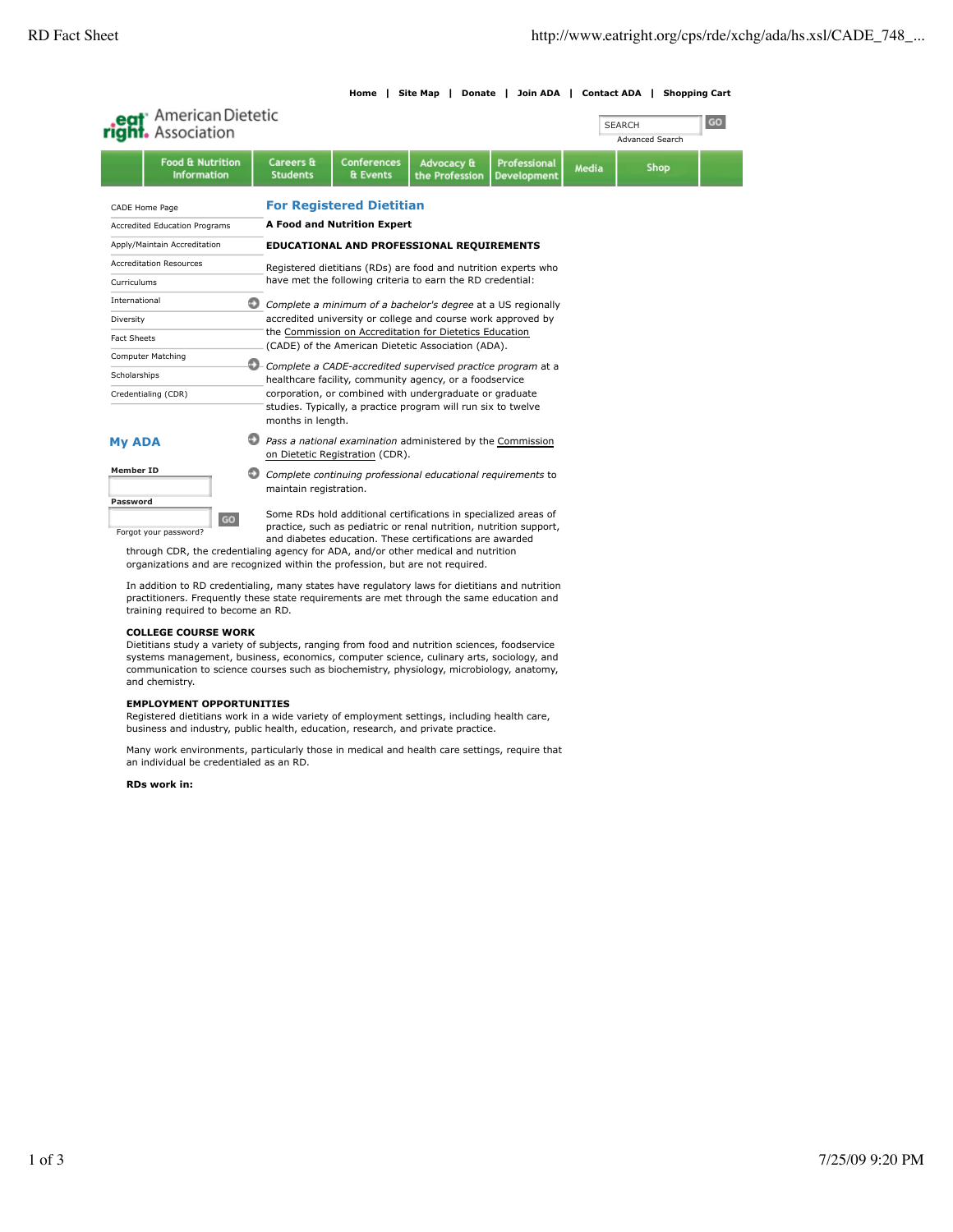- *Hospitals, HMOs or other health care facilities,* educating patients about nutrition and administering medical nutrition therapy as part of the health care team. They may also manage the foodservice operations in these settings, as well as in schools, day-care centers, and correctional facilities, overseeing everything from food purchasing and preparation to managing staff.
- *Sports nutrition and corporate wellness programs,* educating clients about the connection between food, fitness, and health.
- *Food and nutrition-related businesses and industries,* working in communications, consumer affairs, public relations, marketing, or product development.
- *Private practice,* working under contract with health care or food companies, or in their own business. RDs may provide services to foodservice or restaurant managers, food vendors, and distributors, or athletes, nursing home residents, or company employees.
- *Community and public health settings* teaching monitoring, and advising the public, and helping to improve their quality of life through healthy eating habits.
- *Universities and medical centers,* teaching physicians, nurses, dietetics students, and others the sophisticated science of foods and nutrition.
- *Research areas* in food and pharmaceutical companies, universities, and hospitals, directing or conducting experiments to answer critical nutrition questions and find alternative foods or nutrition recommendations for the public.

### **WHERE TO START IF YOU ALREADY HAVE A DEGREE**

If you already have a bachelor's degree that is not in dietetics, and are interested in becoming a registered dietitian, you should have your college transcript evaluated by a director of a dietetics program accredited by CADE. Because the policies, procedures, and costs for the transcript evaluation may vary from one institution to another, you may want to contact more than one dietetics program for further information.

The program director will evaluate your previous academic preparation and identify the courses that you would need to complete at that school to meet the academic requirements for dietetic registration. It may be possible to complete the required dietetics coursework while enrolled in a graduate program. The dietetics program director can advise you of your options.

Once the required coursework is completed, you are eligible to apply to a CADE-accredited supervised practice program.

#### **SALARIES AND JOB OUTLOOK**

According to ADA's 2007 Dietetics Compensation and Benefits Survey, half of all RDs in the US who have been working full-time in the field for five years or less earn between \$42,000 and \$55,000 per year. As with any profession, salaries and fees vary by region of the country, employment settings, scope of responsibility, and supply of RDs. Salaries increase with years of experience and many RDs, particularly those in management, business, and consulting earn incomes above \$86,000.

According to the US Bureau of Labor Statistics, employment of dietitians is expected to grow about as fast as the average for all occupations through the year 2014 because of increased emphasis on disease prevention, a growing and aging population, and public interest in nutrition. Employment in hospitals is expected to show little change because of anticipated slow growth and reduced patients' lengths of hospital stay. Faster growth, however, is anticipated in nursing homes, residential care facilities, and physician clinics.

#### **FINANCIAL AID**

There are many resources to help those in need through college. You may be able to obtain a grant or scholarship from a corporation, community of civic group, philanthropic or religious organization, or directly from the college or university you are interested in attending. Federal grants and low-interest loans may also be available.

ADAF offers scholarships to encourage eligible students to enter the field of dietetics. Students enrolled in their junior year and beyond in a CADE-accredited program may apply for an ADAF scholarship. Scholarships are also available for students in CADE-dietetic internships and graduate studies. Contact ADA's Accreditation and Education Programs staff (800/877-1600, ext. 5400 or education@eatright.org) for ADAF scholarship information.

# **FOR CAREER AND EDUCATION QUESTIONS CONTACT:**

ADA Accreditation and Education Programs 120 South Riverside Plaza, Suite 2000 Chicago, Illinois 60606-6995 Phone: 800/877-1600, ext. 5400 Fax: 312/899-4817 E-mail: education@eatright.org

*07/09*